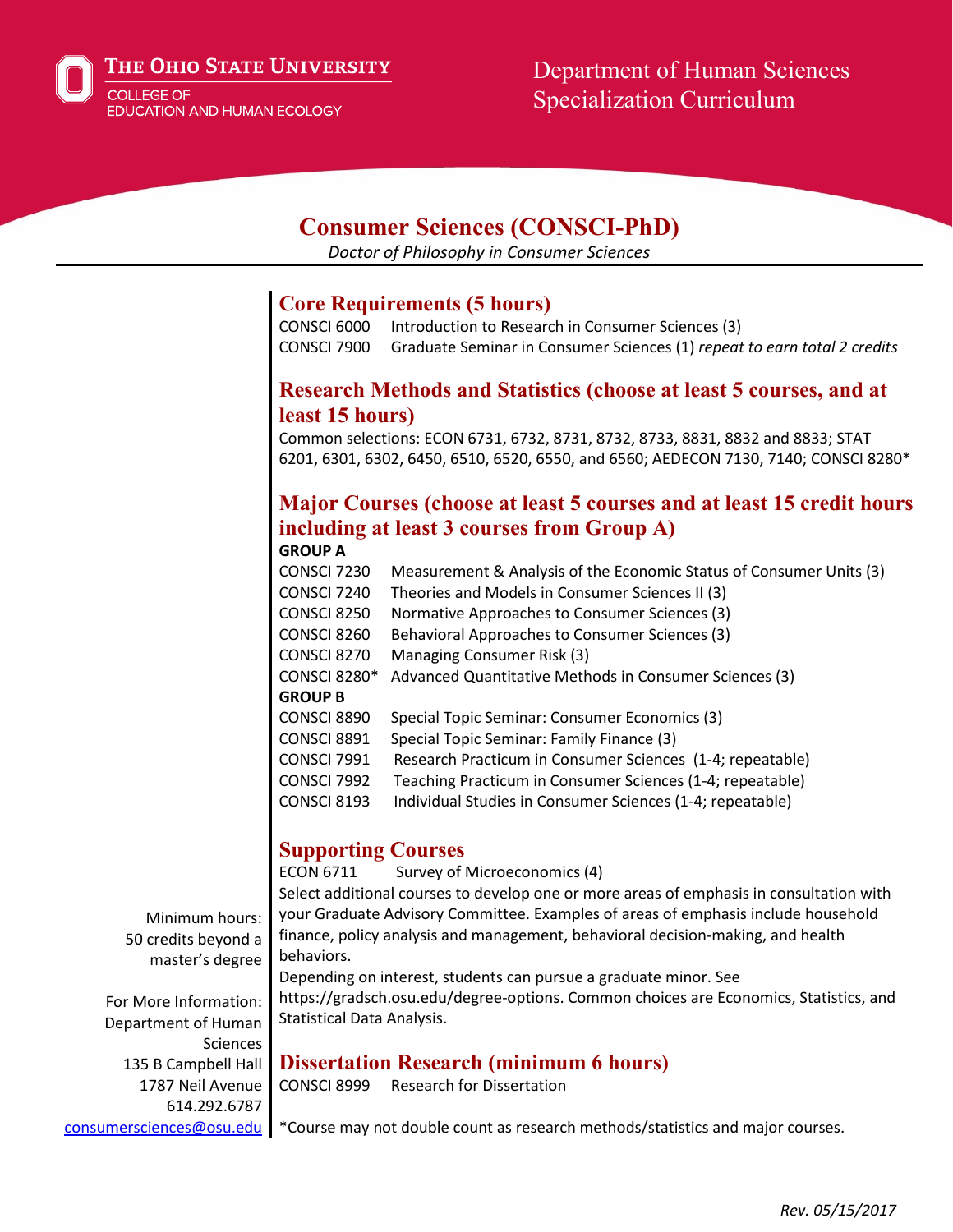*Note: Students exact curriculum may vary depending upon program of study determined by student and advisor, and approved by the Graduate Studies Committee.*